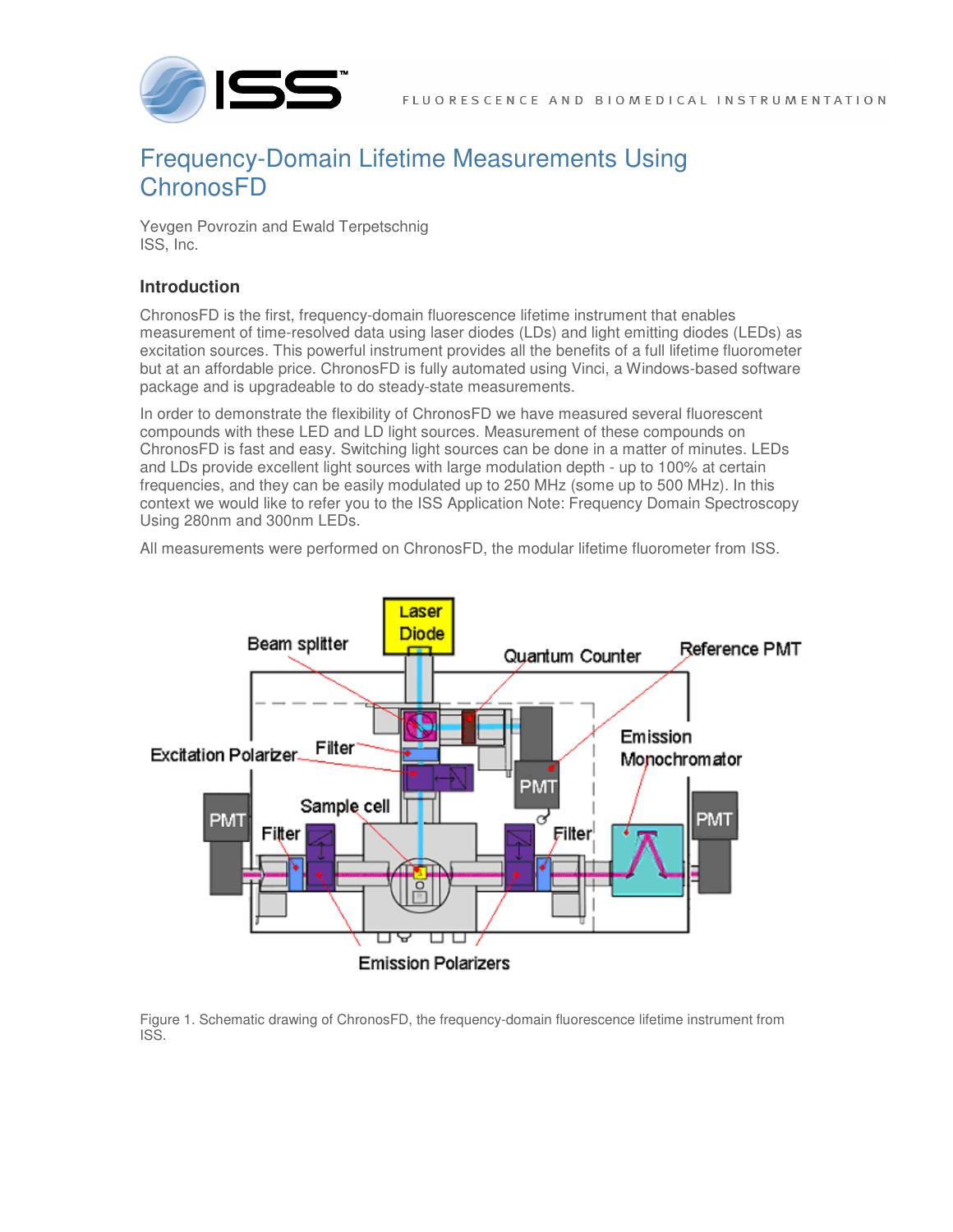## **Experimental Data**



Figure 2. Frequency responses (phase and modulation) of free **ANS** in water and **ANS-BSA** in phosphate buffer pH 7.4 acquired on ChronosFD using a **370 nm LED.** The emission was collected through a high pass filter 390. The data is best fitted by a bi-exponential decay:

| <b>ANS</b> free    | $\tau_1 = 0.250$ ns. | $\tau_2 = 3.55$ ns, | $f_1 = 0.87$ |
|--------------------|----------------------|---------------------|--------------|
| $ANS+BSA$ (2mg/mL) | $T_1 = 16.83$ ns.    | $T_2 = 3.02$ ns.    | $f_1 = 0.83$ |

Literature data [1]: Two components for BSA-bound **ANS**:  $\tau_1 = 16$  ns,  $\tau_2 = 2-4$  ns for DP=1/1.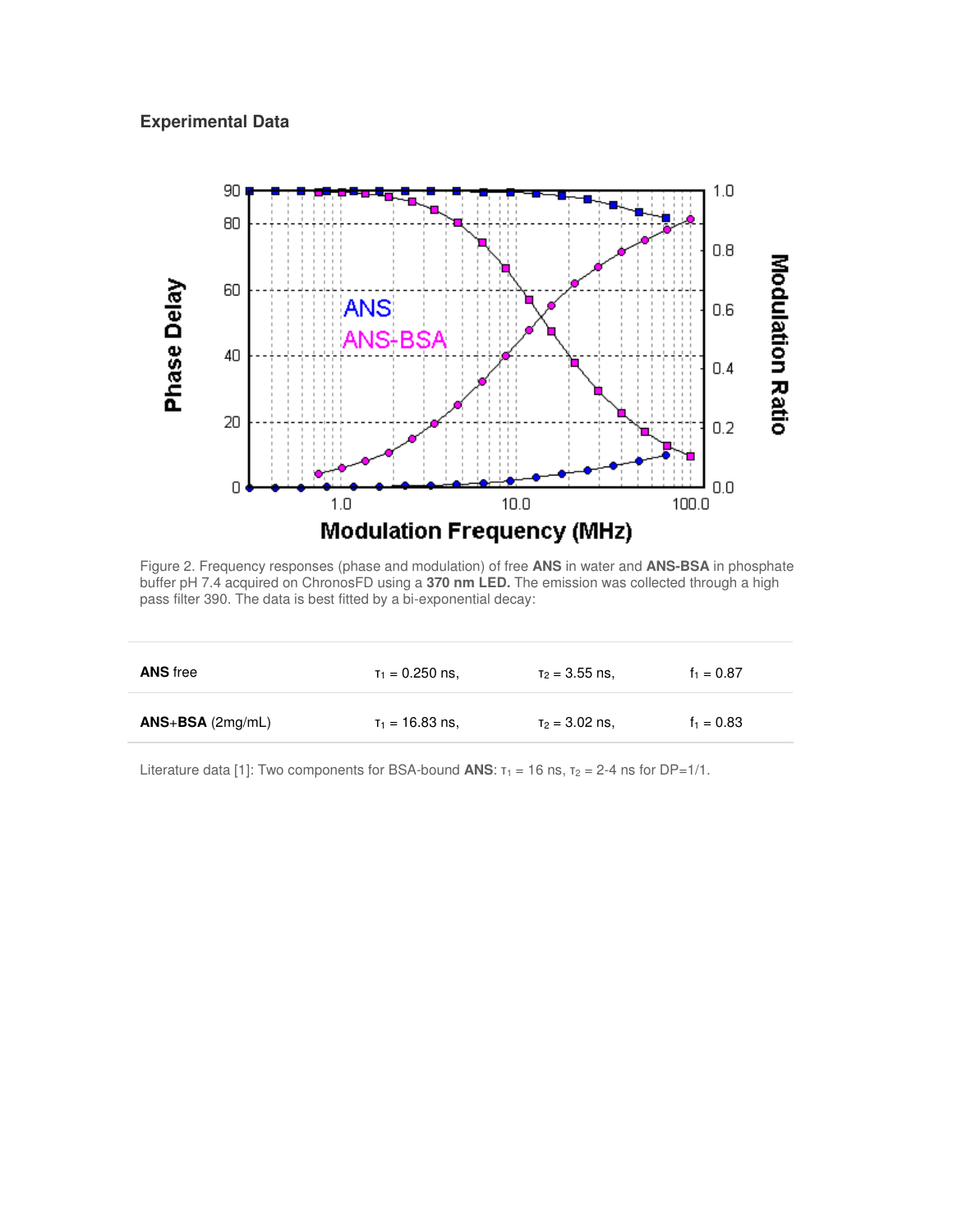

Figure 3.The plot shows the frequency responses (phase and modulation) of **Chlorophyll** (extracted from spinach leaves) acquired on ChronosFD using a **635 nm LD**. The emission was collected through a high pass filter 660. The data is best fitted by a bi-exponential decay time of 619 ps (64%) and 3.15 ns (36%), with an average lifetime of 1.52 ns.

Literature data [2]: Average lifetime for **Chlorophyll**: 1.2 ± 0.5 ns.



Figure 4. Frequency response curves (phase and modulation) of **Ethidium Bromide (EB)** free and in presence of calf thymus DNA (0.1 mg/mL) acquired on ChronosFD™ using a **471 nm LD**. The emission was collected through a high pass filter KV520. For the EB-DNA-complex the data is best fitted by two decay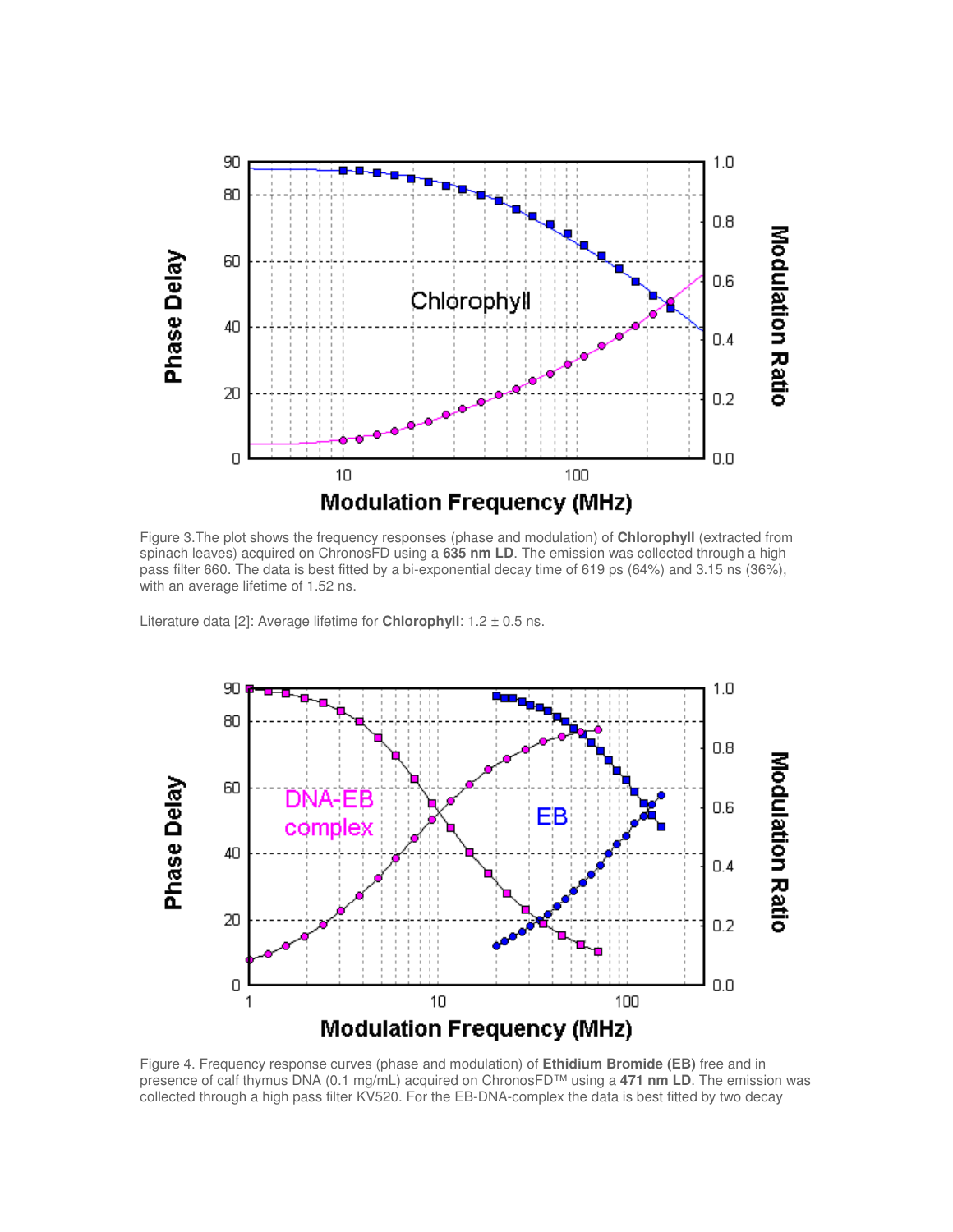times, 21.86 ns (98%) and 1.93 ns (2%) with an average lifetime of 21.4 ns. The free Ethidium Bromide is best fitted by a single decay time of 1.68 ns.

Literature data [3]: Average lifetime (**EB** bound to **DNA**)**:** 23 ns.

Literature data [4]: Lifetime of free **EB**: 1.7 ns (single exponential).



Figure 5. Frequency response curves (phase and modulation) of **[Ru(bpy)3]Cl2** (**T ris[2,2' bipyridyl]Ruthenium(II) chloride**) in water acquired on ChronosFD using a **471 nm LD**. The emission was collected through a high pass filter 520KV. The data is best fitted by a single exponential decay time of 377 ns (air).

Literature data [5]: lifetime = 367 ns (single exponential, air).